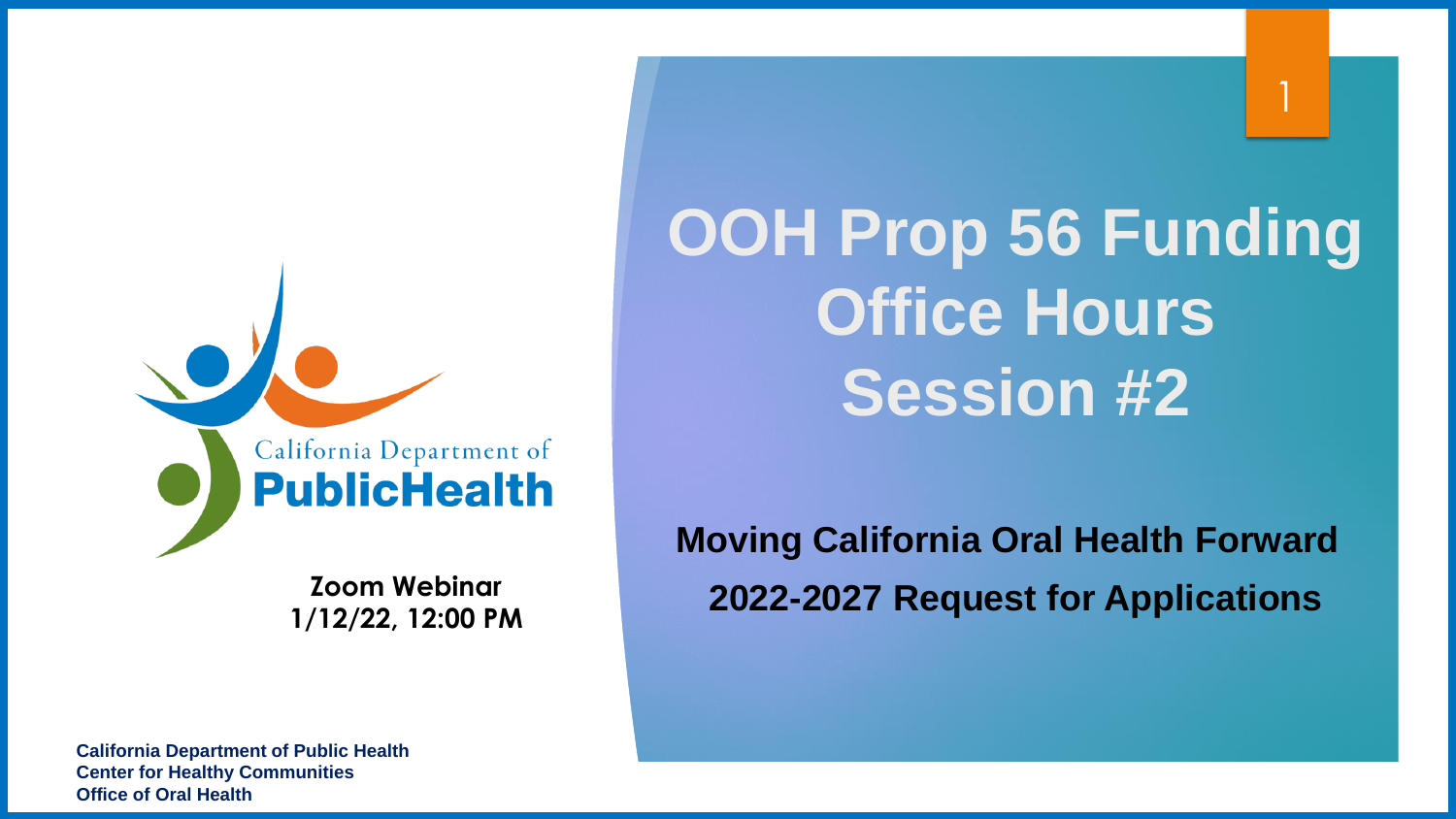### Welcome

▶ We are pleased to assist you with completing the Supplemental Submission

- ▶ Submission includes two documents: Checklist and Detailed Budget with Justification
- ▶ Funding formula remains the same as the last Grant cycle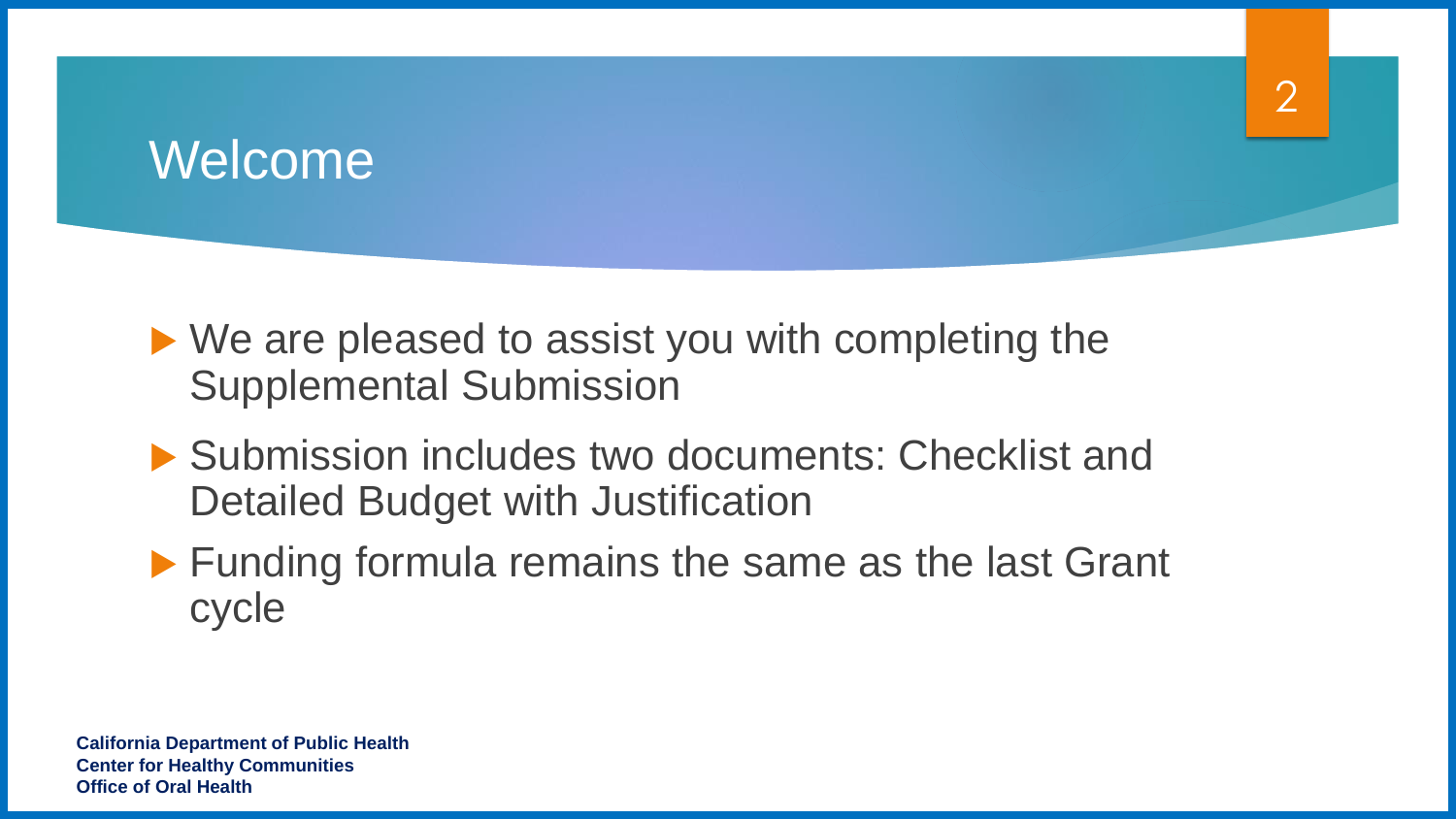# Zoom Housekeeping Reminders

- **Today's session is being recorded**
- $\blacktriangleright$  Please type your questions in the chat box
- ▶ There will be designated time for Q and A at the end
- **Please keep yourself muted unless we call on you to ask or** clarify a question

3

▶ Please use one form of audio to avoid feedback or echoing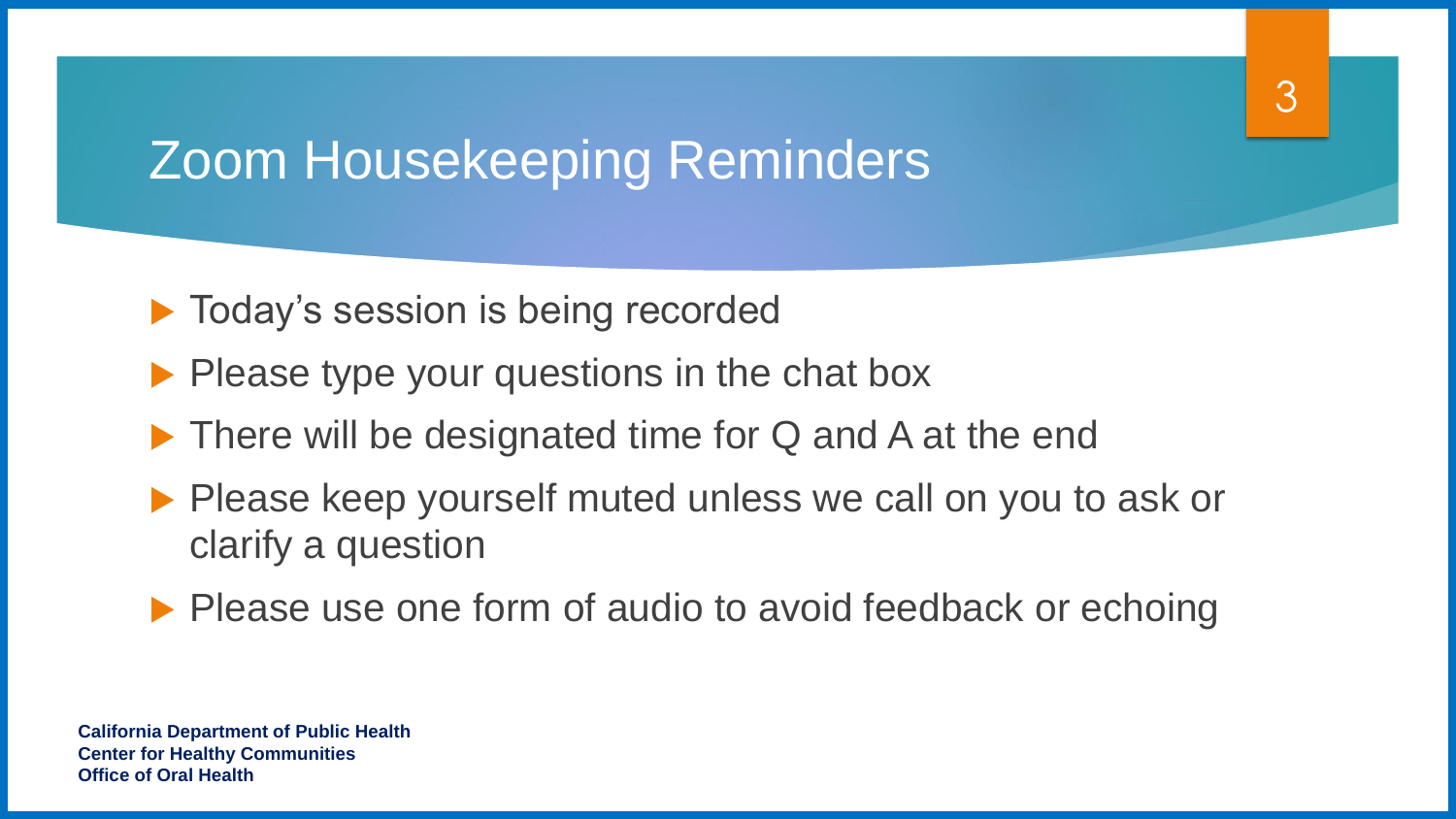# **Agenda**

- Supplemental Submission
- **Budget Guidelines**
- **Budget Template**
- ▶ Funding Table
- $\blacktriangleright$  Timeline
- ▶ Key Considerations, Reminders
- **Next Steps**
- ▶ Questions and Answers



4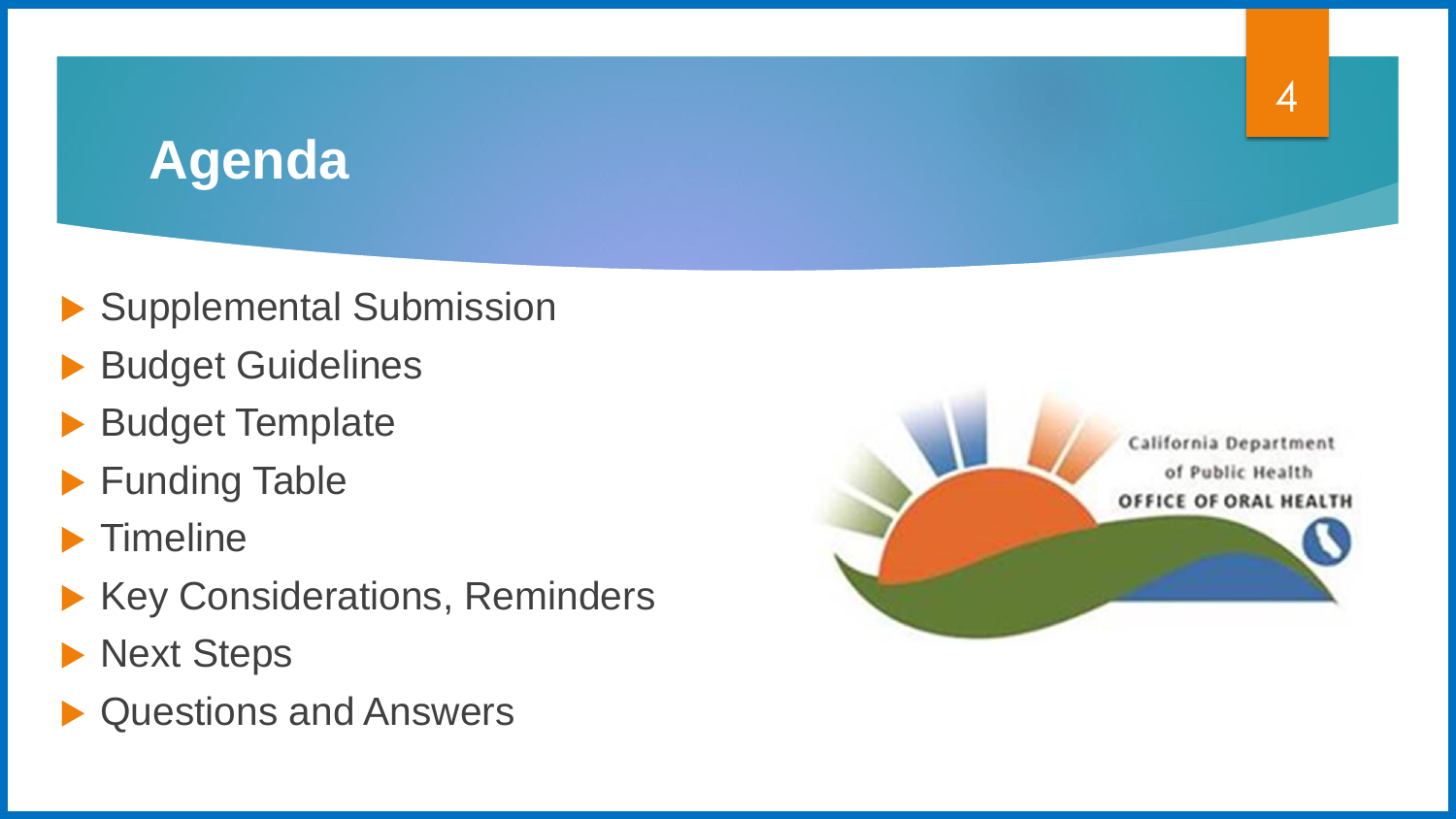# Supplemental Submission

▶ Documents located on COHTAC site: Search | California Oral Health Technical Assistance Center (ucsf.edu)

5

▶ Includes two documents: Checklist and Detailed Budget with **Justification** 

Documents are due January 31, 2022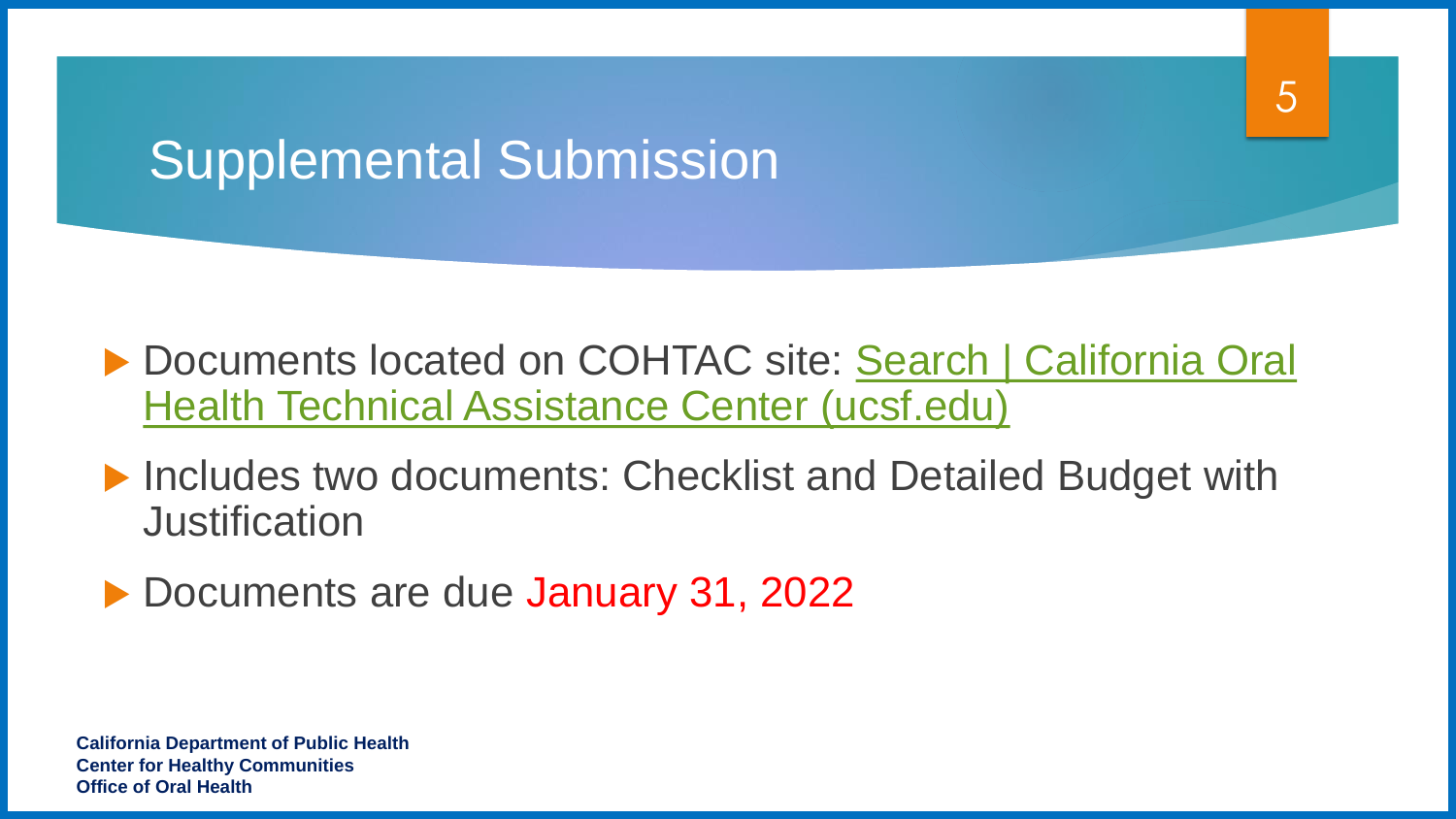# **Supplemental** Application Checklist

- ▶ Document E (as shown) will serve as the cover sheet
- Application checklist and contents are due January 31, 2022
- **Two documents must be submitted** by the due date for the application to be considered complete
- ▶ All required forms and supplemental information can be accessed on the COHTAC website

|                                      | Supplemental Submission Checklist |                      |  |
|--------------------------------------|-----------------------------------|----------------------|--|
|                                      | DUE: 01/31/22                     |                      |  |
| <b>DATE OF</b><br><b>SUBMISSION:</b> |                                   |                      |  |
| <b>ORGANIZATION</b><br><b>NAME:</b>  |                                   |                      |  |
| <b>APPLICATION CONTACT NAME:</b>     |                                   | <b>PHONE NUMBER:</b> |  |
| <b>EMAIL ADDRESS:</b>                |                                   |                      |  |

Complete this Supplemental Submission Checklist and email it along with the following documents to: DentalDirector@cdph.ca.gov by 01/31/22

| <b>APPLICATION CONTENTS:</b>                                                                                | <b>Please Check</b> |
|-------------------------------------------------------------------------------------------------------------|---------------------|
| Supplemental Bubmission Checklist (This form, Document E)<br>Detailed Budget and Justification (Document F) | π                   |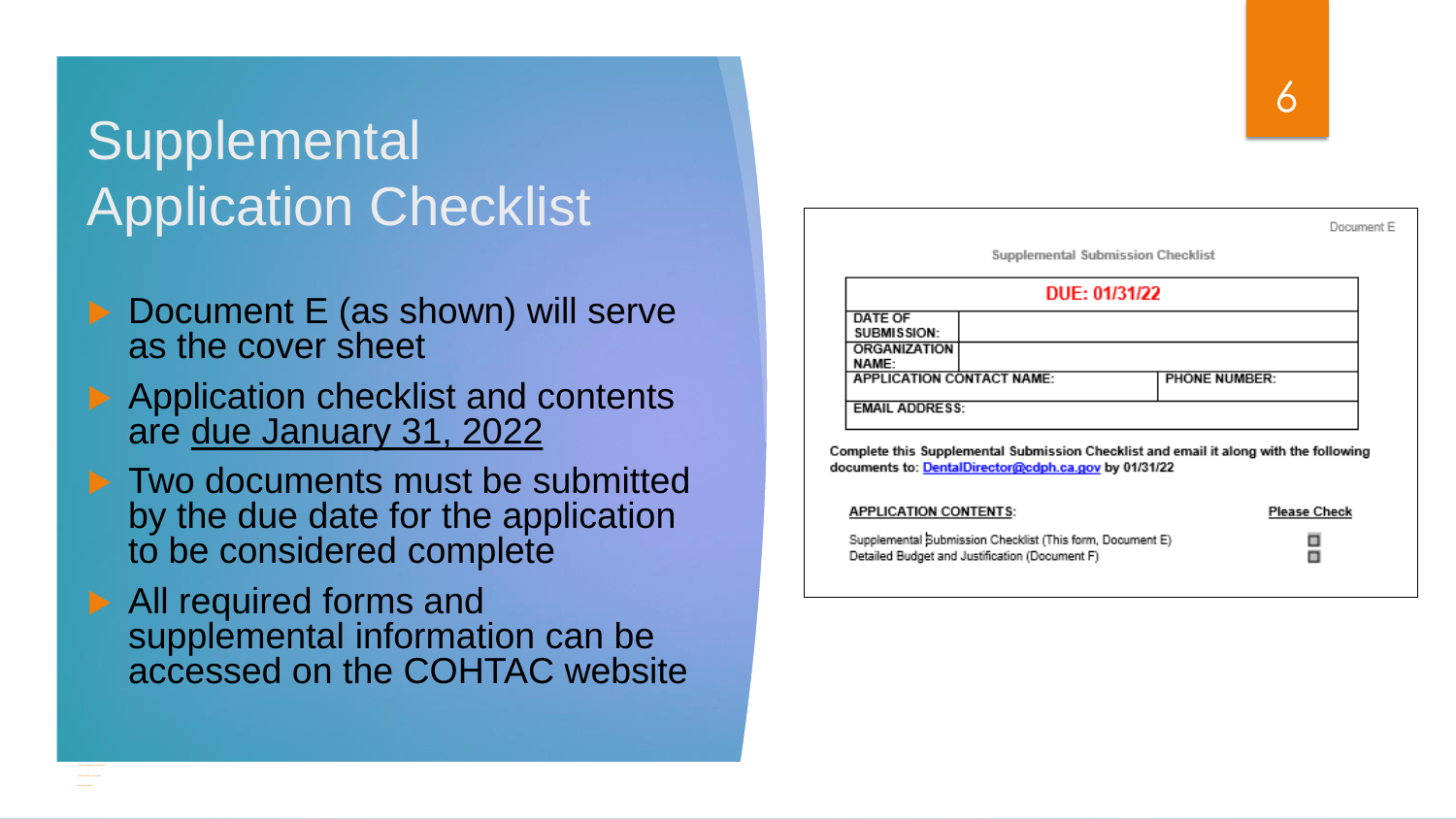# **Funding Table Appendix 3**

Provides funding allocations for all 61 LHJs (or their designees)

Shows how the funding was determined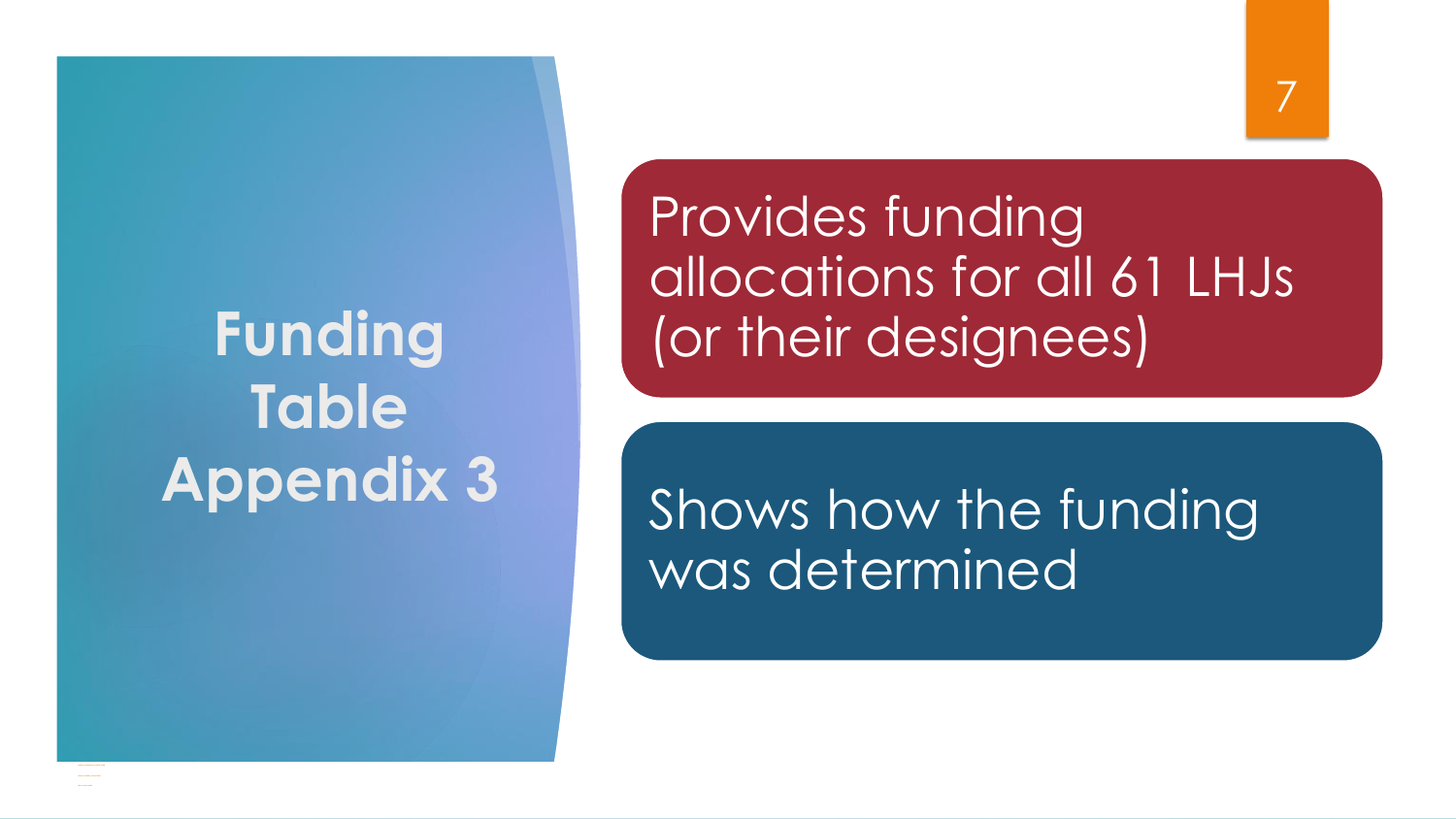### Document F - Detailed Budget and Justification (Template)

- Document F (as shown) will be the second document in your supplemental application package
- $\blacktriangleright$  The workbook has tabs with templates for five (5) fiscal year budgets and a tab for the budget justification
- ▶ See Appendix 11 for detailed instructions

| <b>DETAILED BUDGET</b><br>Local Oral Health Program |                                       |                               |               |                              |                                     | Document F<br><b>Grantee Name</b><br>Grant # XX-XXXXX |  |
|-----------------------------------------------------|---------------------------------------|-------------------------------|---------------|------------------------------|-------------------------------------|-------------------------------------------------------|--|
|                                                     |                                       | Year 1                        |               |                              |                                     |                                                       |  |
|                                                     |                                       | 07/01/2022 through 06/30/2023 |               |                              |                                     |                                                       |  |
| Personnel                                           |                                       |                               |               |                              |                                     |                                                       |  |
| <b>Position Title</b><br>(add more lines as needed) | <b>Monthly</b><br><b>Salary Range</b> | <b>Monthly</b>                | <b>Annual</b> | FTE %                        | <b>Months</b>                       | <b>Requested</b><br><b>Amount</b>                     |  |
| <b>Title</b>                                        | \$0-\$0                               | \$0.00                        | \$0.00        | 0%                           | 0                                   | \$0.00                                                |  |
| Title                                               | \$0-\$0                               | \$0.00                        | \$0.00        | 0%                           | 0                                   | \$0.00                                                |  |
|                                                     |                                       |                               |               |                              | <b>Total Personnel</b>              | \$0.00                                                |  |
| Fringe Benefits @                                   | 0.00%                                 |                               |               | <b>Total Fringe Benefits</b> | \$0.00                              |                                                       |  |
|                                                     |                                       |                               |               |                              | <b>Total Personnel &amp; Fringe</b> | \$0.00                                                |  |
| <b>Operating Expenses</b>                           |                                       |                               |               |                              |                                     |                                                       |  |
| (enter description)                                 |                                       |                               |               |                              |                                     | \$0.00                                                |  |
|                                                     |                                       |                               |               |                              |                                     | \$0.00                                                |  |
|                                                     |                                       |                               |               |                              |                                     | \$0.00                                                |  |

8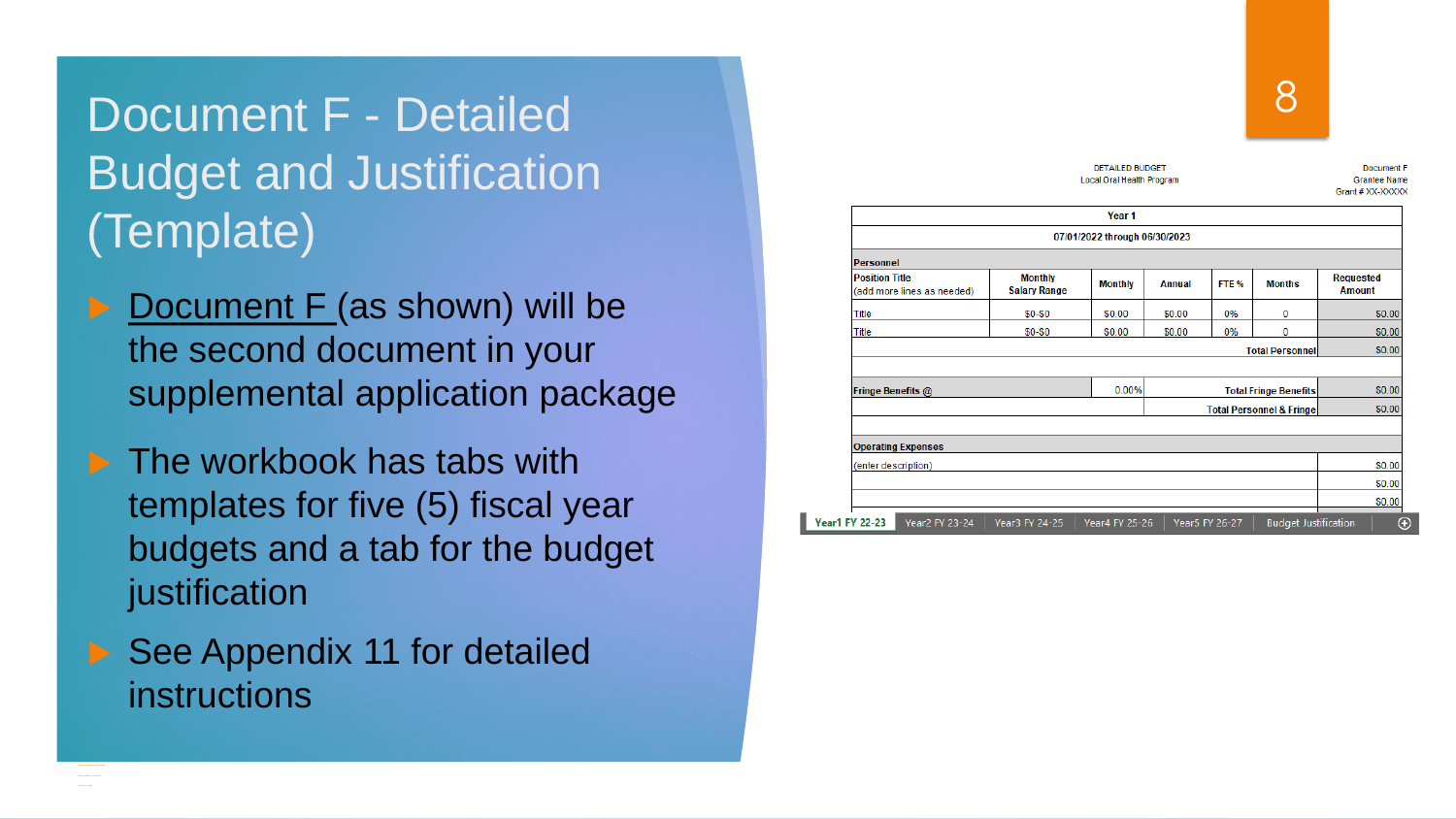# Timeline of Key Dates and Submissions<sup>9</sup>

| <b>Activity</b>                              | <b>Date</b>             |  |  |  |
|----------------------------------------------|-------------------------|--|--|--|
| <b>LOHP Letter of Intent</b>                 | <b>November 5, 2021</b> |  |  |  |
| <b>Application Due (except budget)</b>       | December 15, 2021       |  |  |  |
| <b>Applications Reviewed</b>                 | January - February 2022 |  |  |  |
| <b>Supplemental Submission Due</b>           | <b>January 31, 2022</b> |  |  |  |
| <b>Grants Approved for LOHP</b><br>Signature | March 30, 2022          |  |  |  |
| <b>Approve Work Plans and Budget</b>         | June 15, 2022           |  |  |  |
| <b>Grants Executed</b>                       | <b>July 1, 2022</b>     |  |  |  |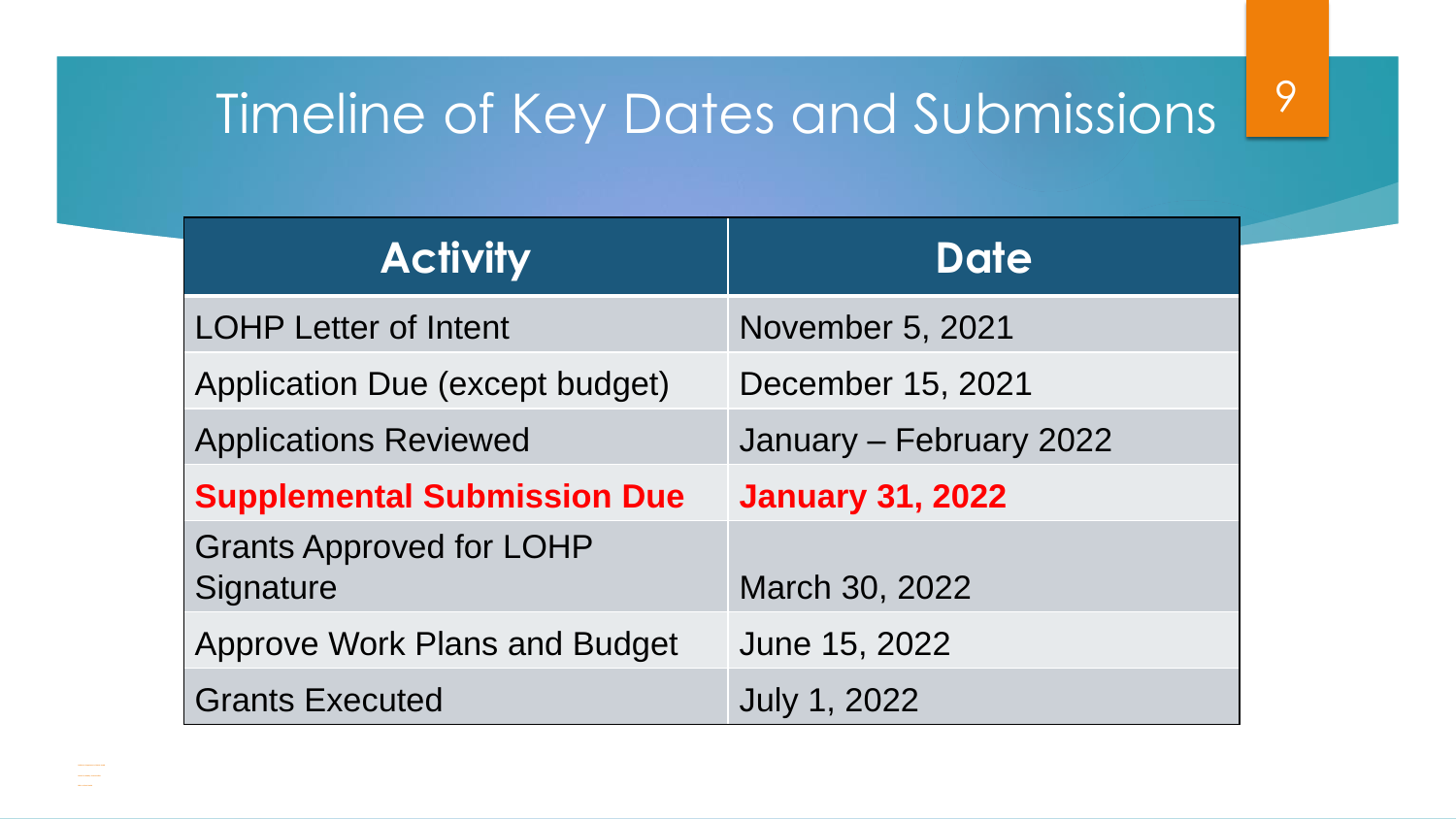# Key Considerations and Reminders

- Budget cannot exceed allocated annual amount on funding table
- Line items for each category must be shown
- Itemize Equipment
	- $\triangleright$  Major  $\geq$  \$5,000 per item (list under Equipment Category)
	- $\triangleright$  Minor  $\leq$  \$5,000 per item (list under Operations Category)
- Justification must include calculations
- Media campaigns must be approved in advance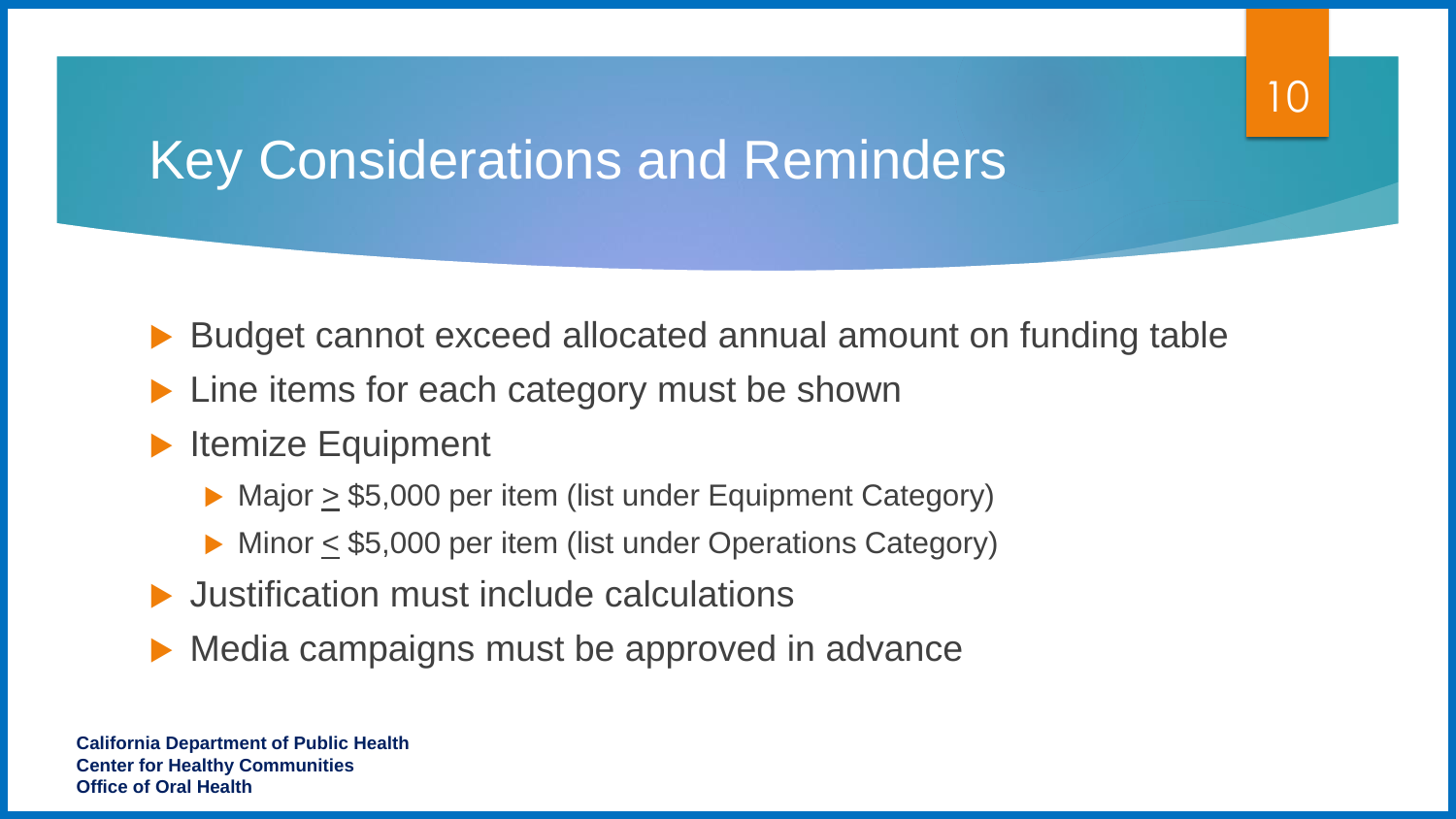### Key Considerations and Reminders Cont.

#### **Travel requests are subject to:**

▶ [CalHR reimbursement rates](https://www.calhr.ca.gov/employees/pages/travel-reimbursements.aspx)

▶ [AB 1887](https://oag.ca.gov/ab1887) – Prohibition on State-funded and Statesponsored Out-of-State travel

**California Department of Public Health Center for Healthy Communities Office of Oral Health**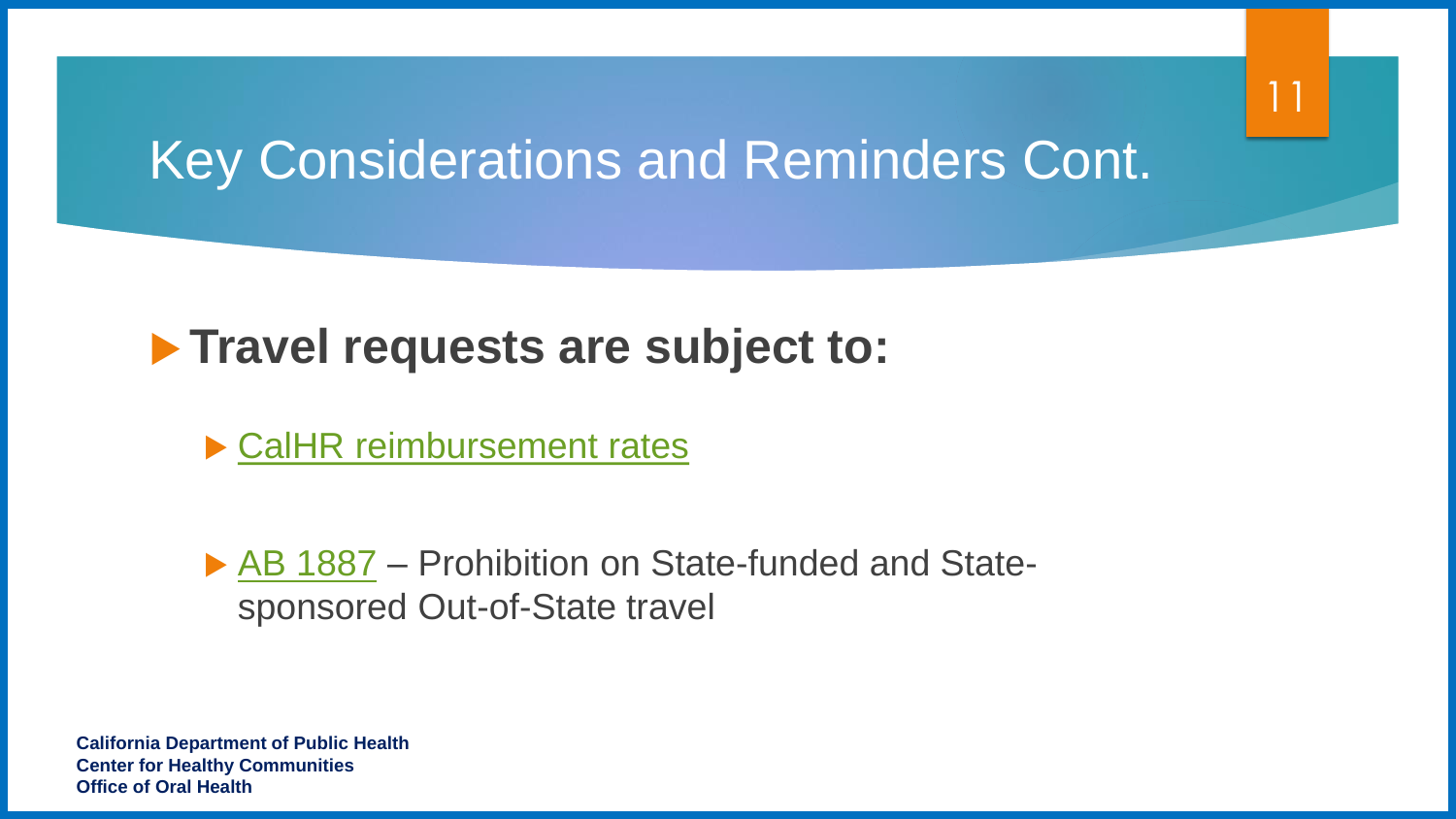# Key Considerations and Reminders Cont.

#### **Indirect Cost Rates ≠ Administrative Costs**

 Indirect costs are calculated on personnel costs or direct costs less a portion of subcontracts

#### ▶ RTC § 30130.57(f) is based on total budget amount.

For CDPH: Administrative Costs are costs incurred by CDPH for administrative functions performed by Human Resources Division, Financial Management Branch, Program Services Branch, Information Technology Division, Office of Legal Services, Director's Office and the department's indirect costs rate. These costs do not include OOH program costs related to administering OOH, including issuing Requests for Proposals (RFP)/Applications (RFA), Inter-Agency Agreements, contracts, grants and monitoring those contracts and agreements.

**California Department of Public Health Center for Healthy Communities Office of Oral Health**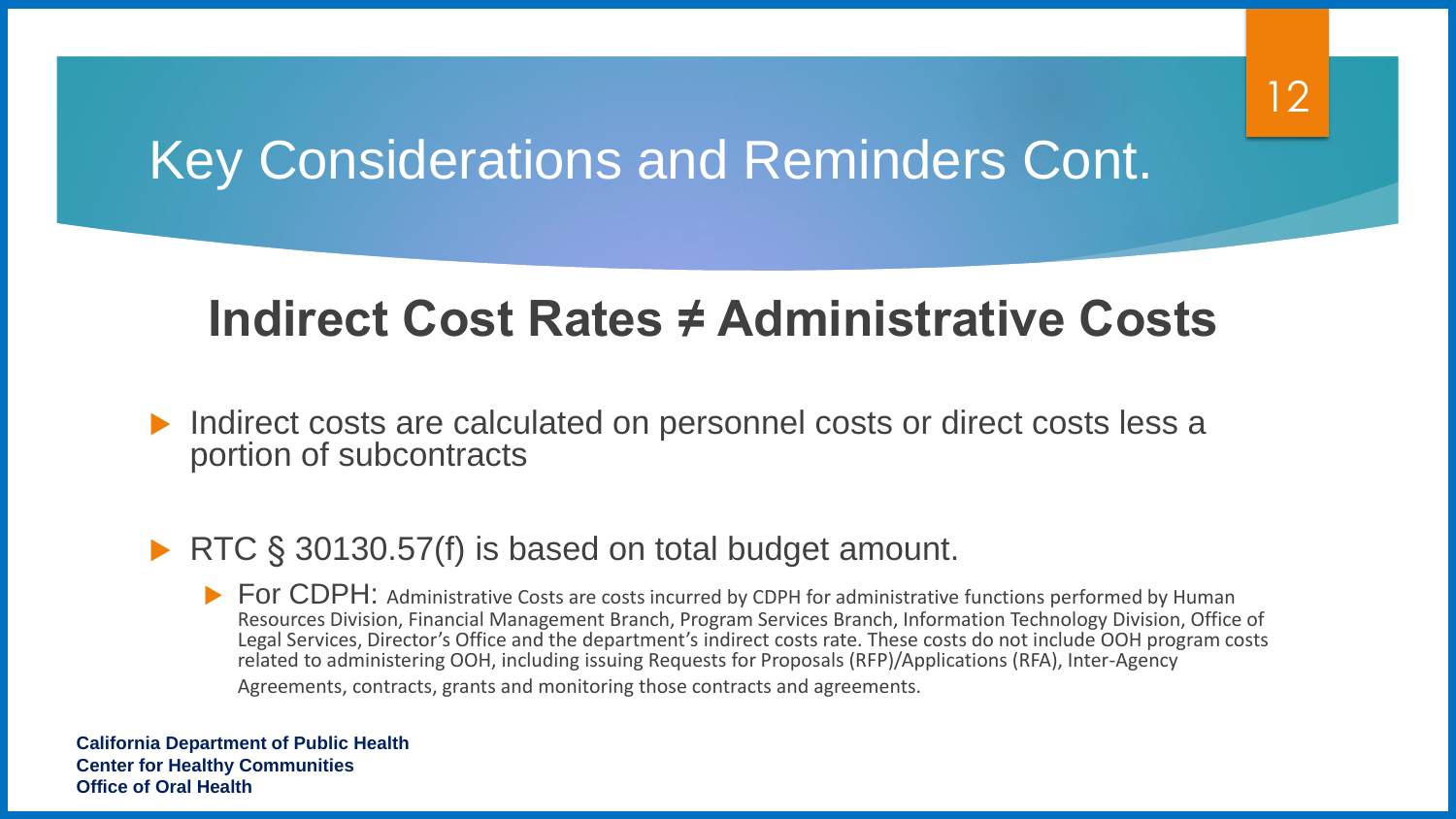## Next Steps

▶ Develop budget in-line with workplan activities

▶ Complete and send Supplemental Submission (budget and checklist) to OOH by January 31, 2022 13

- **Prepare for receiving grant documents for signature**
- Grants to commence July 1, 2022